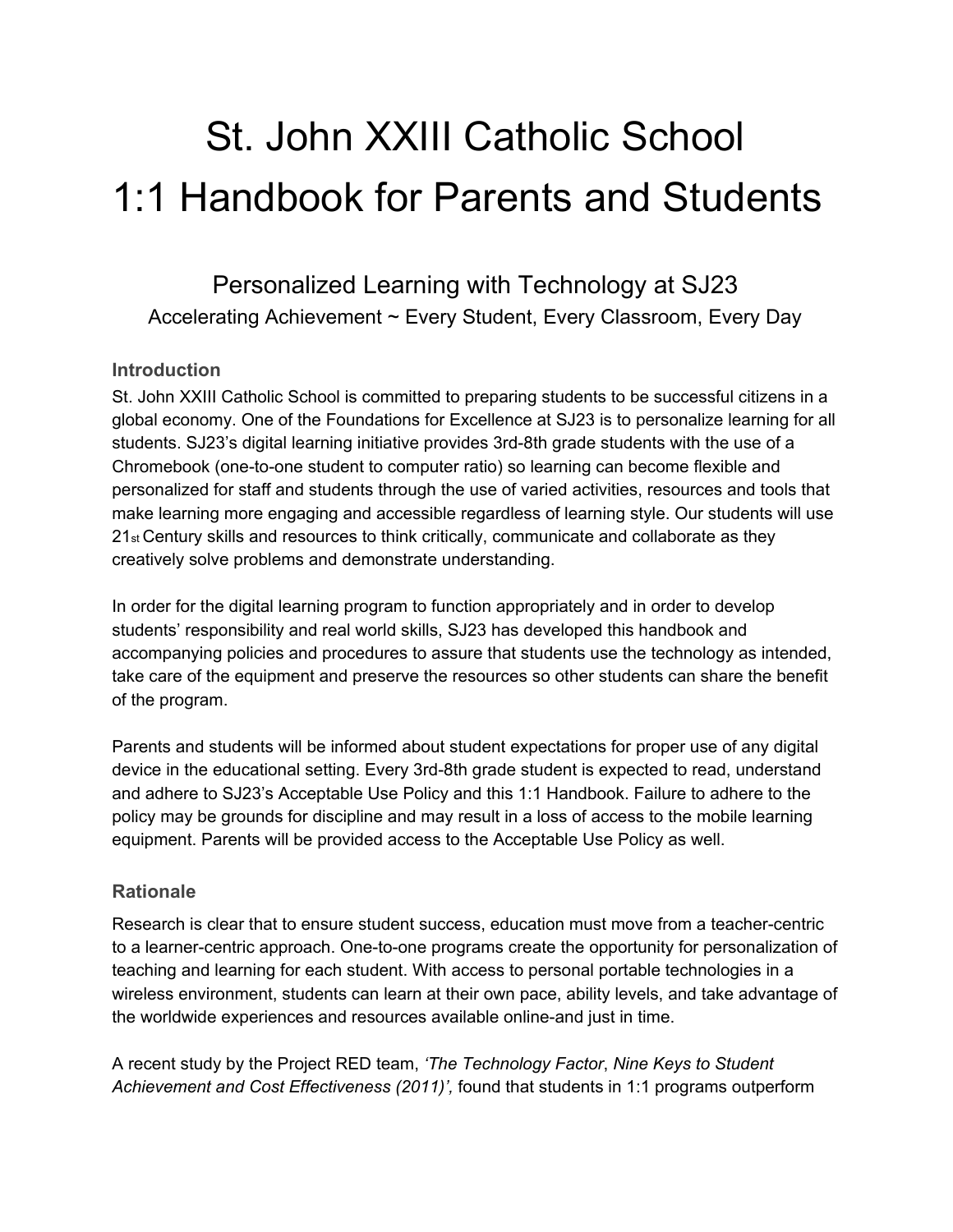across all education success measures compared to those in higher student to computer ratio environments (www.projectred.org). Numerous other achievements and financial benefits were also attributed to 1:1 settings and students' consistent access to personal, portable technologies. Student collaborations and project-based lessons are fundamental instructional tools in 1:1 environments.

http://www.one-to-oneinstitute.org/index.php/becoming-a-one-to-one/why-one-to-one/

It is important for all students to have a common device with similar capabilities so teachers can plan for lessons without concern for variations in student devices, operating systems and applications. Having a common device enables students to collaborate easily on learning activities while enabling the teacher to easily manage the learning environment and communicate with students throughout activities and assignments.

## **Why Use Chromebooks?**

A Chromebook is a device meant for primarily working with Internet based resources, though it still has a great deal of functionality even when wireless (wifi) Internet is not available. It is fast and light making it easy to use and carry around. The device is relatively inexpensive compared to other technologies on the market yet it is easy to support while providing 6-8 hours of battery life and connects with Google's suite of applications which are used by every student and staff member at SJ23.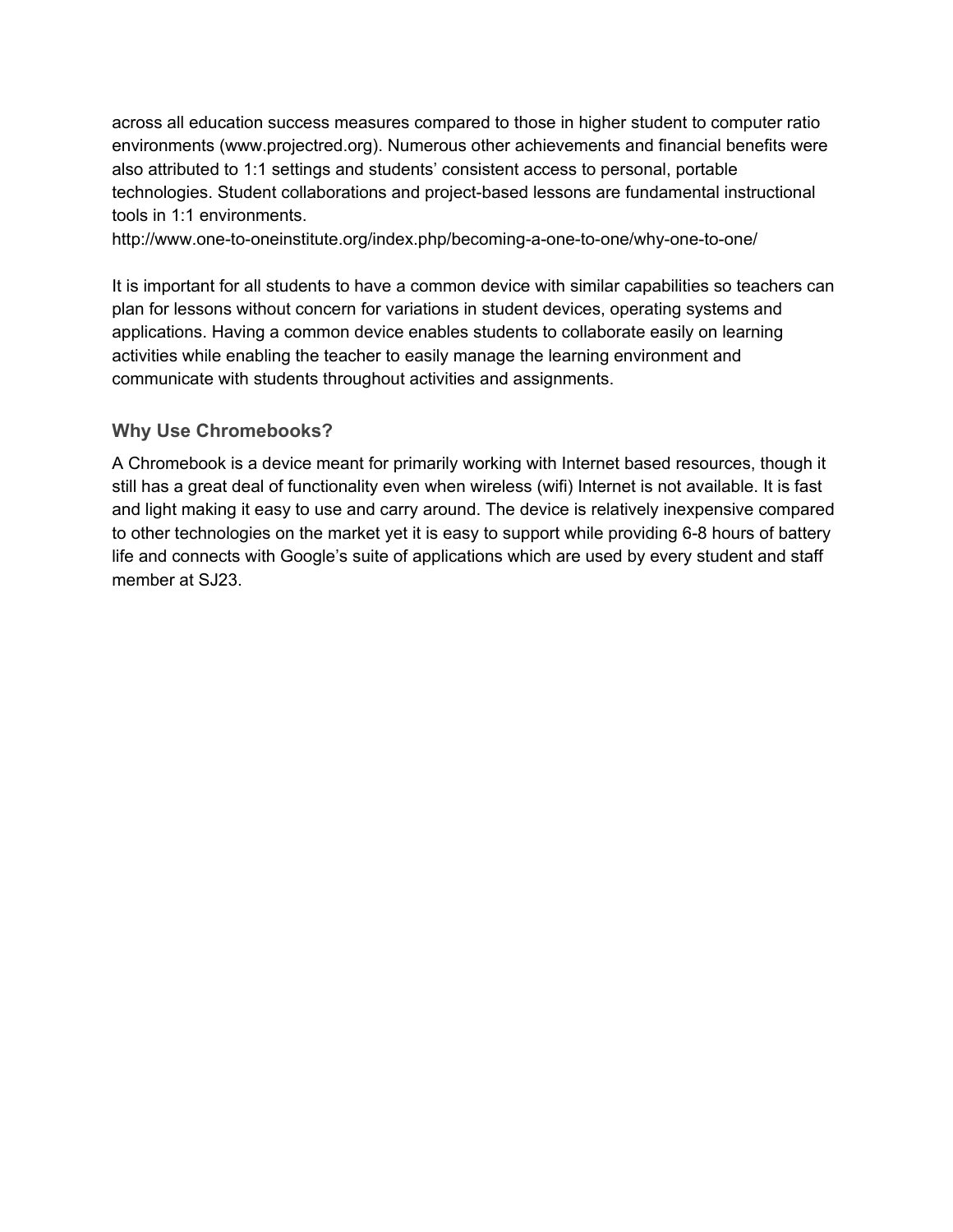# **Table of Contents:**

- 1. Chromebook Distribution
- 2. Fees
- 3. Returning The Chromebook
- 4. Proper Care for the Chromebook
- 5. Using The Chromebook at School
	- 5a: Chromebooks left at home
	- 5b: Charging your Chromebook
	- 5c: Backgrounds and Screensavers 5d: Sound
	- 5e: Printing
	- 5f: Account Access & Password
- 6. Managing and Saving Digital Work With a Chromebook
- 7. Protecting and Storing The Chromebook
	- 7a: Chromebook Identification
	- 7b: Storing The Chromebook
	- 7c: Chromebooks Left in Unsupervised Areas
- 8. Chromebook Repair, Loss & Theft
	- 8a. Chromebooks Needing Service/Repair
	- 8b. Chromebook Loss, Theft or Intentional Damage
- 9. Acceptable Use Guidelines
	- 9a: General Guidelines
	- 9b: Privacy and Safety 9c: Legal Property
	- 9d: E-mail Electronic Communication 9e: Consequences
	- 9f: At Home Use
- 10. Chromebook Technical Support
- 11. Acceptable Use Policy / Signature Page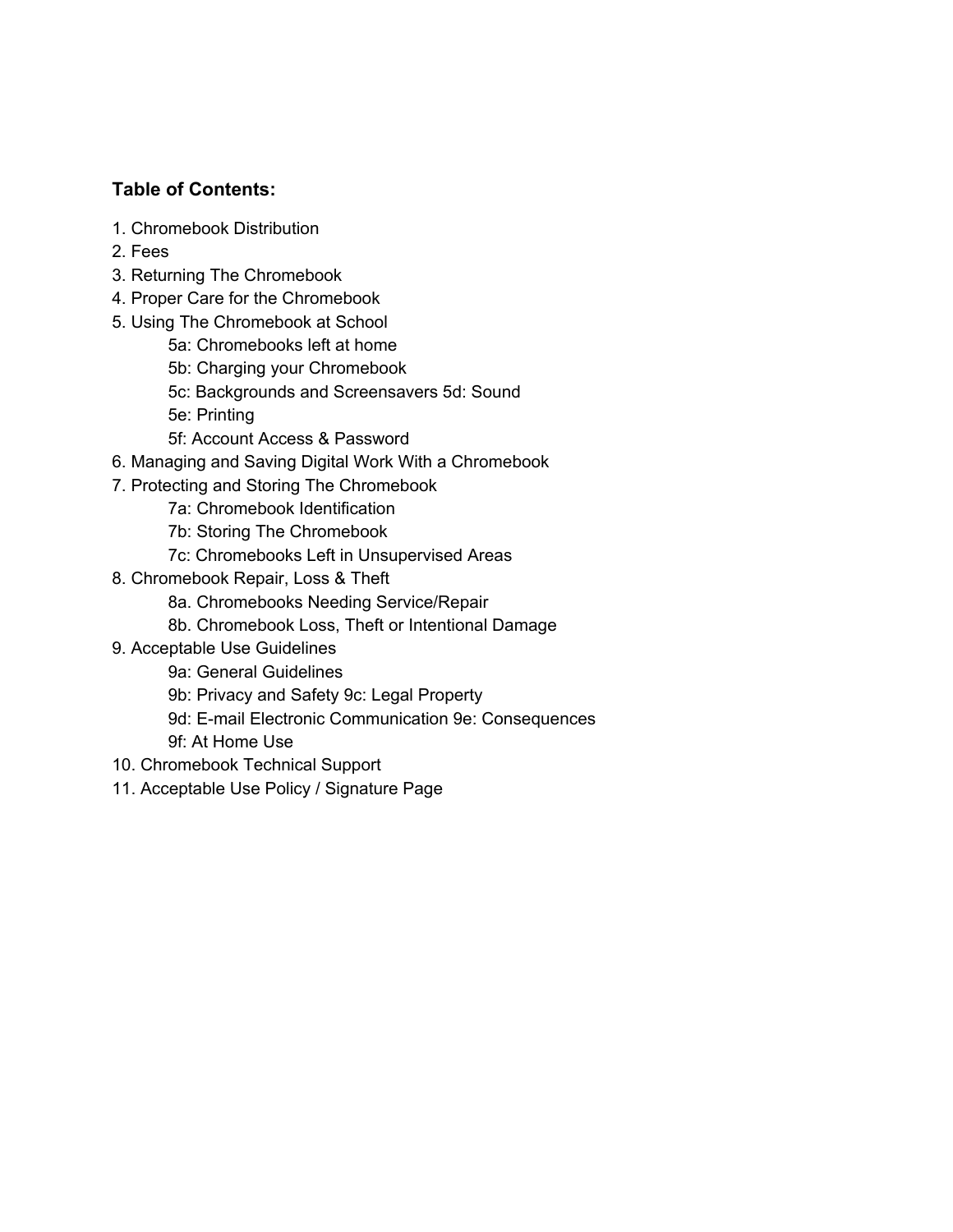# 1. Chromebook Distribution

Our goal for our Technology Initiative is for all students in 3rd-8th grade to have regular access to a personal device. Third and Fourth grade will lease a Chromebook provided by SJ23. Fifth-Eight grade will have the option to either lease a Chromebook provided by SJ23 or purchase their own device. We aim to foster collaborative and creative learning in an engaging and challenging environment that will prepare your children for high school and beyond. Studies show that schools with a student to computer ratio of 1:1 (One-to-One) outperform schools and districts that do not. Benefits of a One-to-One computing initiative include convenient access to technology for students, and the ability to extend learning beyond the traditional brick and mortar school. It is the goal of our school to implement a successful One-to-One initiative, that empowers teachers and students to harness the power of technology to collaborate, create, communicate, critically think, and 'learn how to learn' in the 21st century. To ensure the initiative is carried out successfully, the faculty will be provided with continual support and professional development to assist in the development of high-quality instruction for all students.

The Chromebook is the property of St. John XXIII Catholic School. The device's function will provide each student access to required educational materials needed for each student to be successful. The Chromebook is issued as an educational tool not intended for personal use including gaming, social networking or high end computing.

- Students are to bring the fully charged Chromebook to school daily.
- Students are encouraged to leave power cords at home as the Chromebook's battery is expected to make it through the day without charging.
- The Chromebook model selected has a durable case such that the St. John XXIII does not intend to provide an additional case or protective cover.

# **2. Fees**

Parents/Guardians with students in grades 3rd-5th will lease a school Chromebook and shall pay a fee of \$55 a year. Students in grades 6th-8th who choose to lease a school Chromebook shall pay a fee of \$85 per student per year to pay for an accidental damage protection warranty program that will cover the cost of Chromebook repairs caused by such things as drops, water damage, normal wear and tear and hardware failure. Those students in grades 6th-8th grade who choose to purchase their own Chromebook shall pay a fee of \$25 for a Chromebook Service fee. If a student chooses to purchase a different Chromebook after the start of the school year, after the licensing fee has been paid, there will be an **additional \$25** due for a new license fee. Chromebook licenses are non-transferable from one Chromebook to another. Most accidental damage will be repaired at no cost. There may be a \$50 repair charge assessed for broken screens needing repair. The family is responsible for the cost of a lost, stolen or intentionally damaged Chromebook as well as the \$50 screen repair charge if assessed by the repair company. The family is also responsible for the cost of replacement chargers.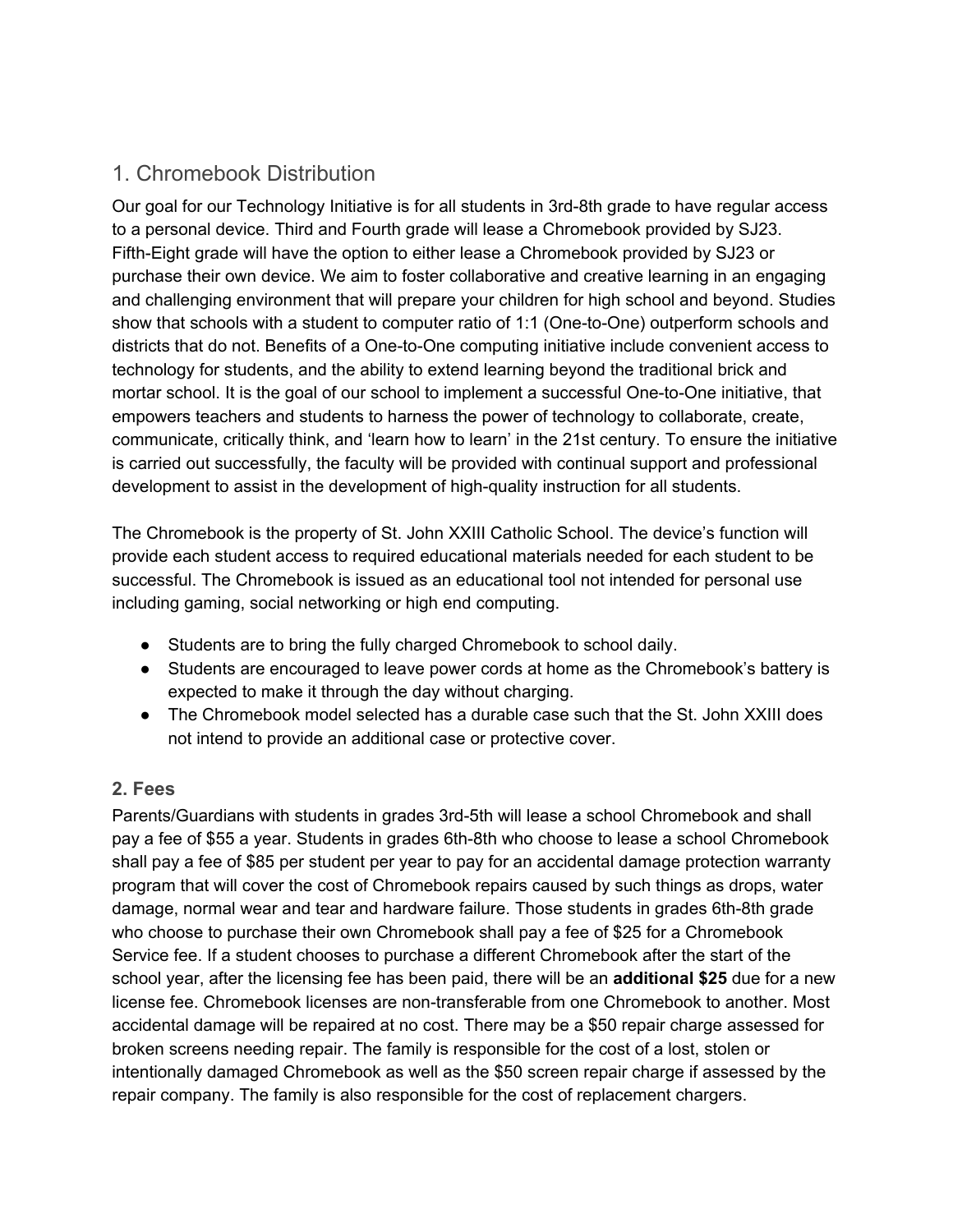Families will be responsible for the cost of replacing the Chromebook in the event of theft or loss. The Chromebook replacement cost will include the cost of replacing the Chromebook and may include any additional costs charged to SJ23 for a new accidental damage protection warranty as well as a management fee paid to Google. The replacement costs will be the market cost at the time.

# 3. Returning The Chromebook

The school-owned Chromebook and charger must be returned to the office immediately at the time a student is **no longer enrolled at SJ23 and/or upon request of a SJ23 staff member.**

- **● Unreturned Chromebooks will be treated as stolen property, tracked for recovery and all functionality disabled, rendering the device unusable.**
- Information about the current whereabouts of the Chromebook will be shared with law enforcement agencies.
- Families will be charged the full replacement cost of the Chromebook.

# 4. Proper Care for the Chromebook

Students are responsible for the Chromebooks they have been issued. Students must report Chromebooks in need of repair or replacement to the Main Office within 24 hours. SJ23 Office and/or Technology Services staff will determine whether to repair the computer on site or issue a loaner computer. Loaner Chromebooks are also covered by all rules and regulations as outlined in this document. Do not take school owned Chromebooks to an outside computer service for any type of repairs or maintenance.

Use guidelines to follow:

- Always close the lid before moving your Chromebook. Do not leave anything on the keyboard before closing the lid (e.g. pens, pencils or ear buds).
- Take extreme caution with the screen. The screens are very susceptible to damage from excessive pressure or weight. In particular, avoid picking up the Chromebook by the screen or placing your finger directly on the screen with any force. Do not touch the screen with anything that will mark or scratch the screen surface.
- Clean the screen with a soft, dry microfiber cloth or anti-static cloth.
- Clean the keyboard and outer surface with a damp, soft microfiber cloth. Never spray any liquid directly on the Chromebook. If using a cleaning solvent, dilute the solvent and use a damp cloth.
- For prolonged periods of inactivity, the computer should be shut down completely before closing the lid. This will help to conserve the battery.
- Storage and carrying of the Chromebook: Please be aware that overloading a backpack or carrying case will damage the Chromebook. Take precautions when placing the backpack/carrying case on a flat surface. Never sit on the Chromebook backpack/carrying case. Do not store the charging cable next to your Chromebook in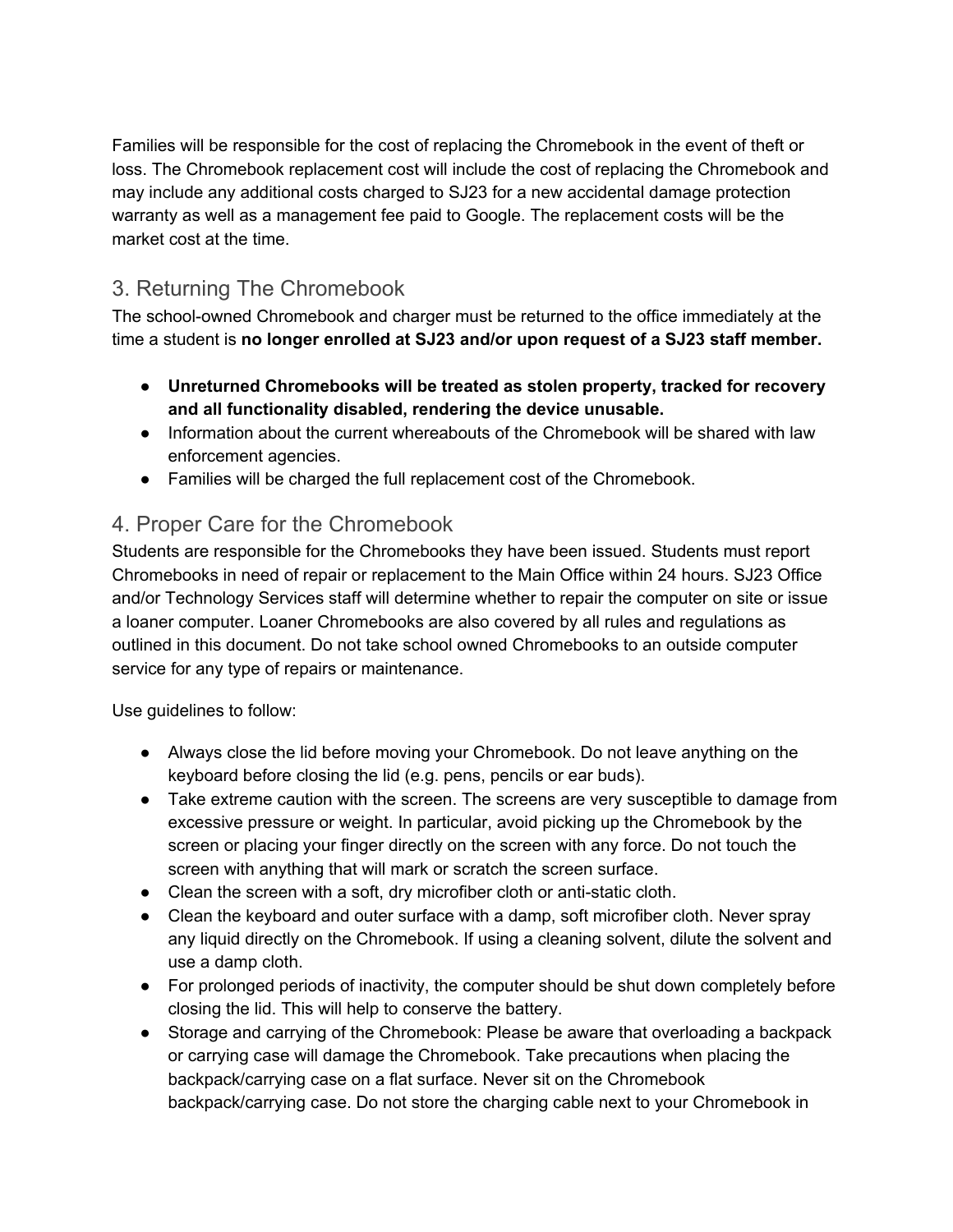your backpack as the uneven pressure can cause damage. Personal Chromebook bags should have a padded Chromebook compartment and be labeled with identifying information.

- When using the Chromebook, keep it on a flat, solid surface so that air can circulate. For example, using a Chromebook while it is directly on a bed or carpet can cause damage due to overheating.
- Liquids, food and other debris can damage the Chromebook. DO NOT eat or drink while using the Chromebook. DO NOT keep food/drink or food/drink wrappers in the Chromebook bag/carrying case.
- Allow your battery to completely drain monthly. Dimming the LCD brightness of your screen will extend the battery run time. For help, consult your school technology support.
- Never attempt to repair or reconfiguration of the Chromebook. Under no circumstances are you to attempt to open or tamper with the internal components of the Chromebook. You should not remove any screws -doing so will render the warranty void.
- Take care when inserting cords, cables and other removable storage devices to avoid damage to the Chromebook ports.
- Never transport your Chromebook with the power cord plugged in. Never store your Chromebook in a carrying case or backpack while plugged in.
- Do not expose your Chromebook to extreme temperatures, direct sunlight or ultraviolet light for extended periods of time. Extreme heat or cold may cause damage to the Chromebook. This includes leaving them inside a vehicle for long periods of time.
- Chromebooks must remain free of any writing, drawing, or stickers including removable skins. The school provided identification label and the protective case provided is acceptable on the Chromebooks.
- Vents should not be covered. This will cause the device to overheat.
- Chromebooks must have the SJ23 identification label on them at all times. This label must not be removed or altered in any way. If a tag is removed or defaced, disciplinary action will result.

# 5. Using The Chromebook at School

Chromebooks are intended for use at school each day and are required to be taken to all classes. Instructors shall have final authority as to the time and method of Chromebook use in the classroom. Failure to comply with instructor expectations will result in a referral to the Principal for possible disciplinary action. Chromebooks should be locked in lockers when not in use.

# 5a: Chromebooks left at home

- If students leave their Chromebook at home, they will be able to pick up a loaner Chromebook from the School Office for the day.
- Students are required to return the loaner to the School Office prior closing at the end of the day.
- Repeated failure to bring the Chromebook to school will result in a referral to administration for possible disciplinary action.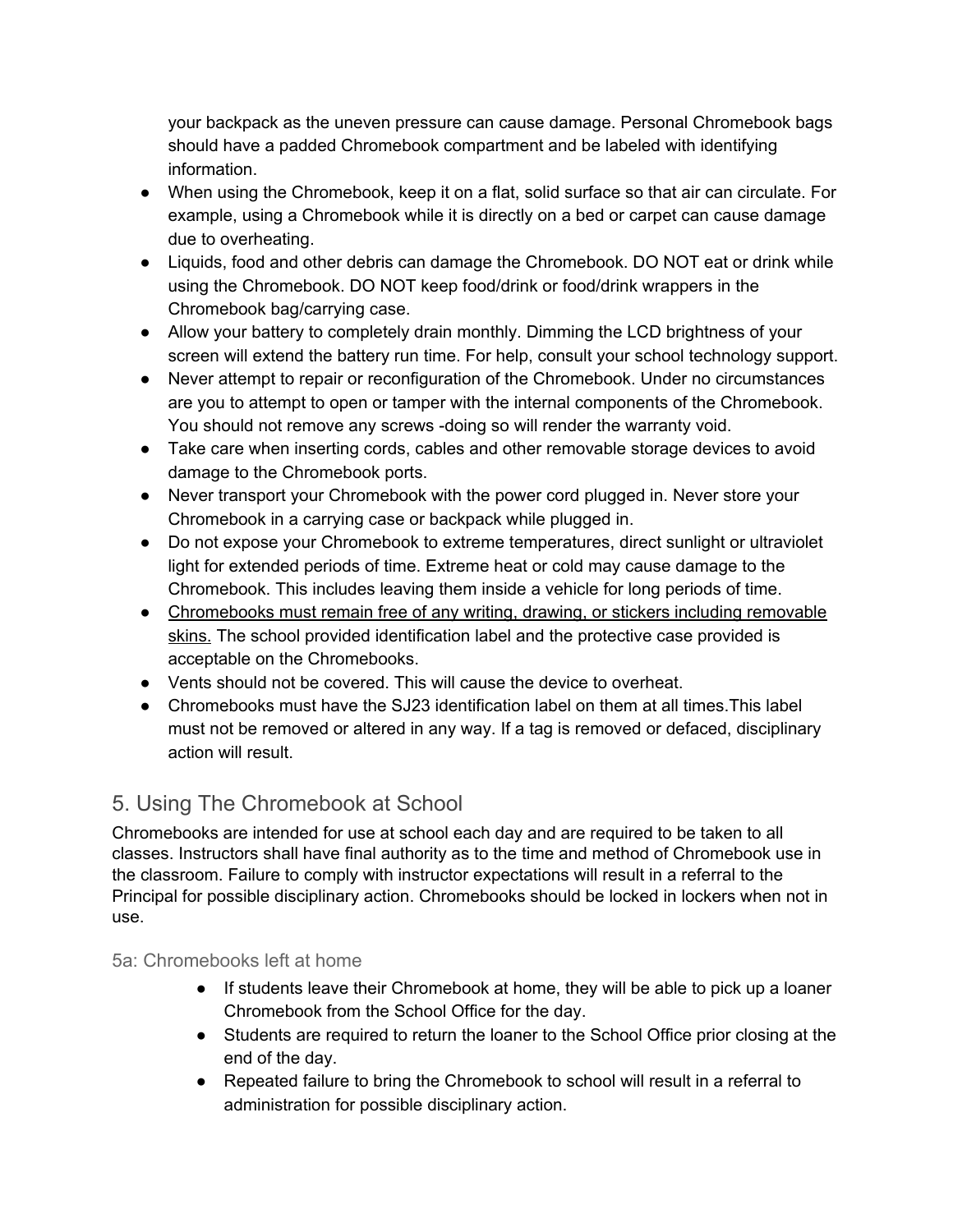# 5b: Charging your Chromebook

- Chromebooks must be brought to school each day fully charged.
- Repeated failure to bring the Chromebook fully charged to school will negatively impact the student's education.

#### 5c: Backgrounds and Screensaver

- Inappropriate media may not be used as a screensaver or background.
- Presence of guns, weapons, pornographic materials, inappropriate language, alcohol, drug, gang related symbols or pictures will result in disciplinary actions.

#### 5d: Sound

- Audio shall be muted at all times unless permission is obtained from the teacher for instructional purposes.
- Headphones may be used at the discretion of the teacher.

#### 5e: Printing

- Students are encouraged to not print if documents can be sent and/or shared via electronic means.
- Printing from Chromebooks should preferably done at home on printers that are Google Cloud Print compatible.
- Students may print at school occasionally.

#### 5f: Account Access & Password

- Students will only be able to login to the Chromebook using their stjohn23rd.school account.
- Take care to protect your password. Do not share your password.

# 6. Managing and Saving Digital Work With a Chromebook

Your digital work on the Chromebook will be saved to the cloud. This will provide you with access to your digital work from any device with Internet or WiFi access.

- All students will have cloud storage associated with their Google Apps for Education account. This storage is for Google Apps suite of products including email, calendar, web sites, word processing, presentations, drawings, spreadsheets, and forms. It can also be used to store videos and non-cloud based file types.
- Students will be instructed on how to turn on "OFFLINE DRIVE" to store copies of their Google files on the device for use when not in a wifi enabled area.
- Prior to leaving the school or graduating, students who want to save any work stored in their SJ23 Google account will need to use a tool such as Google Takeout to transfer their work to a personal gmail account.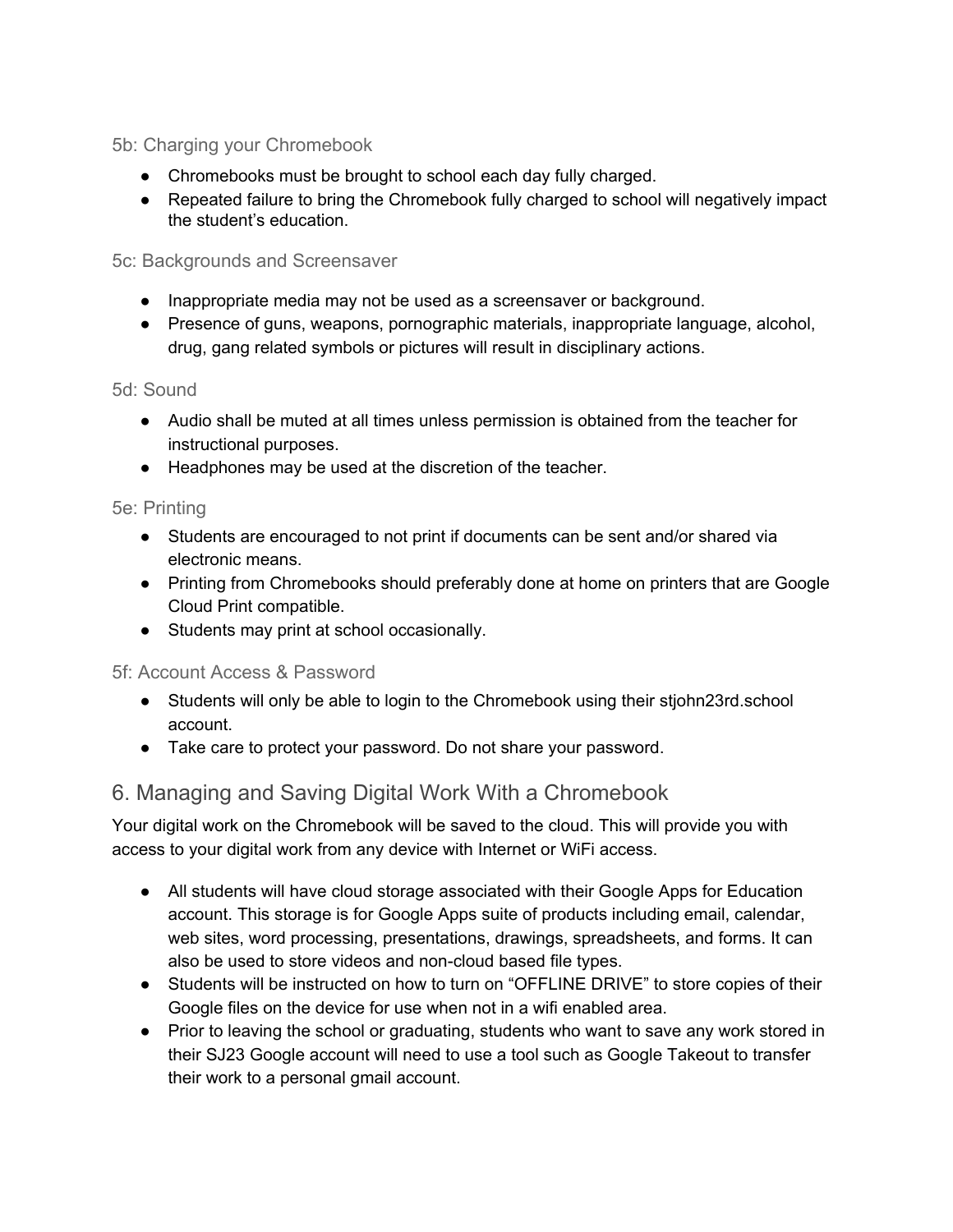# 7. Protecting and Storing The Chromebook

## 7a: Chromebook Identification

Student Chromebooks will be labeled in the manner specified by the school in addition to the bar code label from the manufacturer.

- Under no circumstances are students to modify or destroy these labels.
- Chromebooks are the responsibility of the student. This device is for your use during the duration of your time at St. John XXIII Catholic School. *Take good care of it!*

#### 7b: Storing The Chromebook

- Nothing should be placed on top of the Chromebook or leaned up against the Chromebook when stored in the locker.
- Students are expected to take their Chromebooks home everyday after school, regardless of whether or not they are needed. Charge the Chromebook fully each night.
- Chromebooks should not be stored in a vehicle for security and temperature control reasons.

## 7c: Chromebooks Left in Unsupervised Areas

- Under no circumstances should the Chromebook be left unattended unless it is properly secured. Unsecure areas include but are not limited to, the school grounds and campus, the cafeteria, computer lab, gym, locker rooms, Library, unlocked classrooms, and hallways.
- If an unsupervised or unattended Chromebook is found, notify a staff member immediately.
- Unattended Chromebooks will be confiscated by staff. Disciplinary action may be taken for leaving the Chromebook in an unsupervised location.

# 8. Chromebook Repair, Loss & Theft

#### 8a. Chromebooks Needing Service/Repair

Chromebooks that are in need of repair should be brought to the School Office within 24 hours of the problem occurring. Chromebooks will be repaired in the Lab or by the warranty program service provider. The accidental damage protection warranty program fee will cover the cost of most repairs. Screen repair may result in a \$50 charge from the repair company. Repairs resulting from intentional damage, loss or theft are not covered by the warranty. The school shall charge a student for repairs if the student's Chromebook is brought for the same repair three or more times.

- Available loaner Chromebooks will be issued to students when they bring their Chromebook for repair for the Tech Coordinator.
- Students using loaner Chromebooks will be responsible for any damages or loss of device incurred while in possession of the student.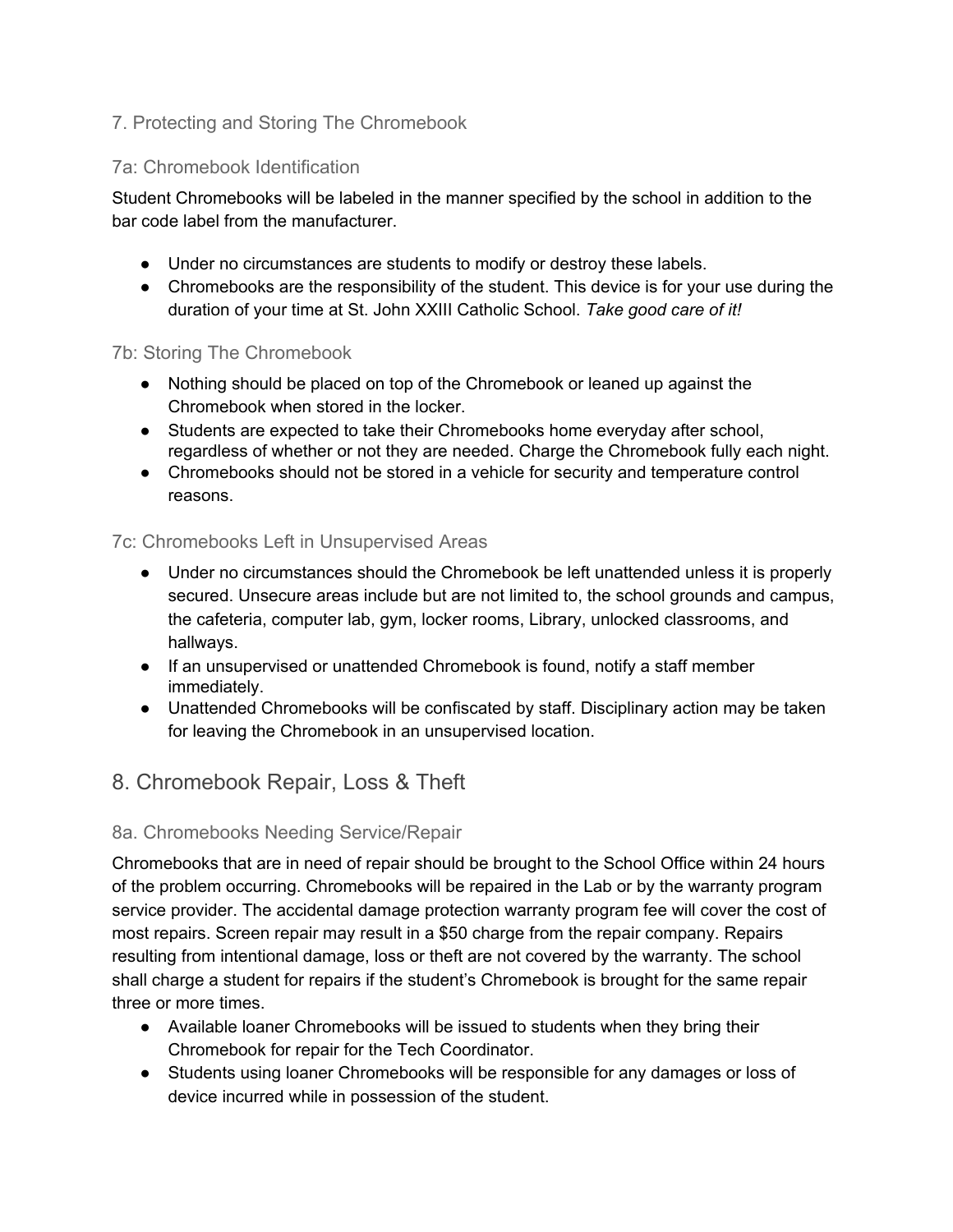- Loaner Chromebooks are subject to the rules and regulations outlined in this document.
- Students must return the loaner Chromebook on the same day they are notified their issued device is ready for pick-up.

## 8b. Chromebook Loss, Theft or Intentional Damage

- Students and families are expected to protect the Chromebook from damage, loss and theft. Students shall secure the Chromebook at all times to prevent damage, loss or theft.
- Students and families will be charged for the loss, theft or intentional damage of a Chromebook. Intentional damage is that which results from negligent handling or willful acts resulting in damage.
- All thefts must be reported to the School Office within 24 hours of discovery and a police report must be filed in prior to obtaining a permanent replacement device. Students will be provided a loaner Chromebook until a permanent Chromebook can be assigned.
- The school has deployed software to assist in the recovery of stolen devices. Devices that are lost or stolen and not recovered, will be disabled so they will be of no use to anyone unless the device is returned to the School Office.
- If the device is found in good working order after the student/family has paid for the replacement, the school will work with the family to refund the appropriate amount.
- Families should check with their renters'/homeowners' insurers to see if their insurance policy would cover loss or damage to school owned computers while in the student's possession. Families who are issued a Chromebook that is lost or stolen will be responsible for a replacement fee of \$325.00 (or the current replacement cost, whichever is less).
- Replacement Chromebook charging cables will be charged to the student at the cost of replacement at the time. A specific fee is not listed here because the dollar figure can change based on availability.

# 9. Acceptable Use Guidelines

St. John XXIII Catholic School's Technology Acceptable Use Policy details education technology acceptable use and applies to students using school-owned Chromebooks at any time, regardless of location on or off campus. Key aspects of acceptable use are outlined below.

# **9a: General Guidelines**

- Students and parents must sign the Parent/Student Handbook annually. The handbook references the Student Technology Acceptable Use Policy.
- Students are responsible for ethical and educational use of the technology resources of St. John XXIII Catholic School.
- Transmission of any material that is in violation of any federal or state law is prohibited. This includes, but is not limited to the following: confidential information, copyrighted material, threatening or obscene material, and viruses.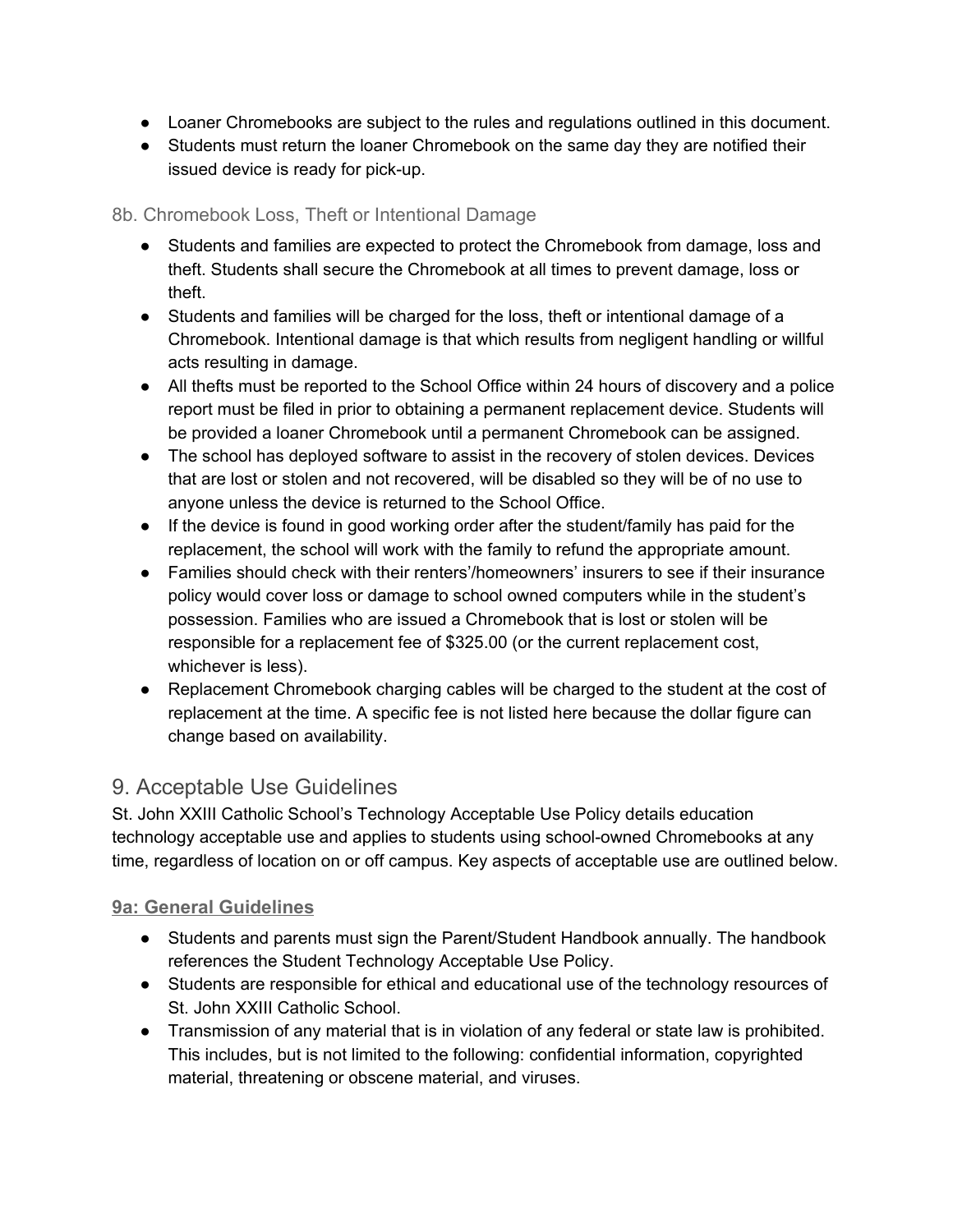● Any attempt to alter data, the configuration of a Chromebook, or the files of another user, without the consent of the individual, building administrator, or technology coordinator, will be considered an act of vandalism and subject to disciplinary action in accordance with the student handbook and other applicable school policies.

# 9b: Privacy and Safety

- Do not go into chat rooms or join discussion groups without permission for a specific classroom project. If applicable, teachers may create discussion groups for communication among students for educational purposes.
- Do not open, use, or change files that do not belong to you.
- Do not reveal your full name, phone number, home address, social security number, credit card numbers, password or passwords of other people.
- Remember that storage is not guaranteed to be private or confidential as all Chromebook equipment is the property of SJ23.
- If you inadvertently access a website that contains obscene, pornographic or otherwise offensive material, exit the site immediately and notify your teacher immediately.

## 9c: Legal Property

- Comply with trademark and copyright laws and all license agreements. Ignorance of the law is not immunity. If you are unsure, ask a teacher or parent.
- Plagiarism is a violation of the student policy. Students should appropriately cite all sources used, whether quoted or summarized. This includes all forms of media on the Internet, such as graphics, movies, music, and text.
- Use or possession of hacking software is strictly prohibited and violators will be subject to discipline. Violation of applicable state or federal law may result in criminal prosecution or disciplinary action by the school.

#### 9d: E-mail Electronic Communication

- Always use appropriate and proper language in your communication.
- Do not transmit language / material that may be considered profane, obscene, abusive,
- Do not send mass emails, chain letters or spam.
- Email & communications are subject to inspection by the school at any time and as applicable by law.

#### 9e: Consequences

- Non-compliance with the policies of this document will result in disciplinary action.
- Electronic mail, network usage, and all stored files shall not be considered confidential and may be monitored at any time by designated school staff to insure appropriate use.
- The school cooperates fully with local, state or federal officials in any investigation concerning or relating to violations of computer crime laws.
- Contents of email and network communications are subject to applicable law.
- If a student continuously requests a loaner device, administration will take appropriate action to determine next steps and appropriate consequences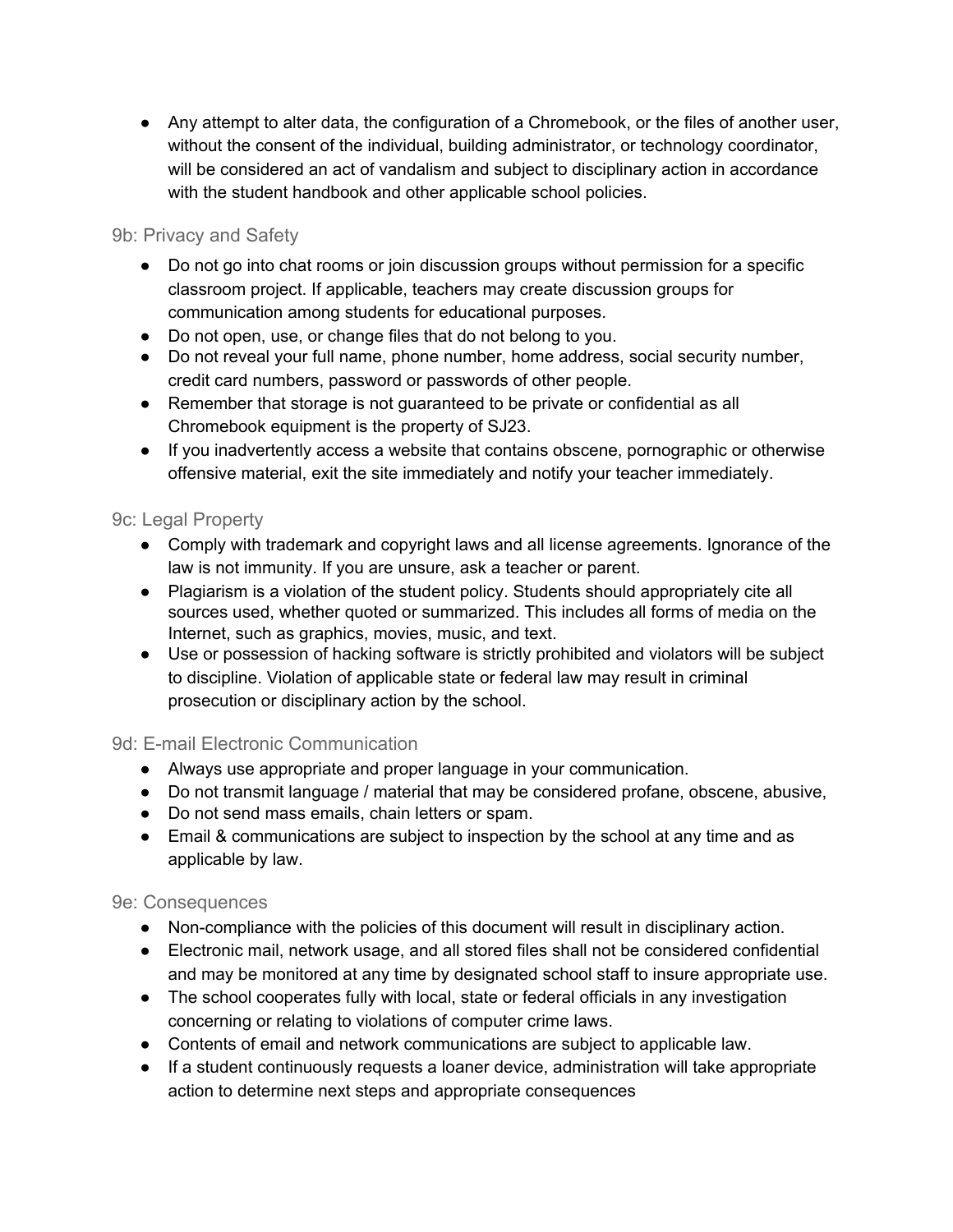- Probationary Student Privileges
	- To protect the assets of SJ23, identified students will be required to turn in their Chromebooks to the Library at the end of each day until otherwise specified. The School Office staff will secure the equipment during the evening and the student will be allowed to check it back out on a daily basis.
	- Students who will be included as probationary will be the following:
	- Students who have not turned in their St. John XXIII Catholic School 1:1 Chromebook Acceptable Use Policy Agreement.
	- Students who have violated the Acceptable Use Policy and have been issued a consequence of Chromebook revocation.
	- Other disciplinary actions determined by the building administration.

## 9f: At Home Use

- The use of Chromebooks at home is encouraged in 5th-8th grade.
- Chromebook care at home is as important as in school, please refer to the care section.
- Transport your chromebook in your backpack or a padded carrying case.
- The school will provide Internet filtering when the device is outside of school buildings to the extent it is possible with the tools in place within the school & Google Apps for Education administration. There may be times when the filtering tools may not work, may fail, or changes beyond the school's control may occur causing web filtering to not occur on the school issued devices when they are not within the school.

# 10. Chromebook Technical Support

Technical support will be available on Wednesdays in the Lab. Services provided include the following:

- Hardware maintenance and repairs
- Password resets
- User account support
- Distribution of loaner Chromebooks
- Check in/out of Chromebooks not taken home for students under disciplinary restrictions
- All repairs must be completed by reporting service/repair needs to the School Office.

# 11. Chromebook 1:1 Acceptable Use Policy

Incoming 3rd through 8th grade students will be issued Google Chromebooks for use in school and at home. This document provides students and their parents/guardians with information about taking care of the equipment, using it to complete assignments, and being a good digital citizen.

Students and their parents/guardians are reminded that use of any technology at school is a privilege and not a right and that everything done on any school controlled computer, network, or electronic communication device may be monitored by school authorities. Responsibility for use is detailed in the Technology Acceptable Use Policy – St. John XXIII School document.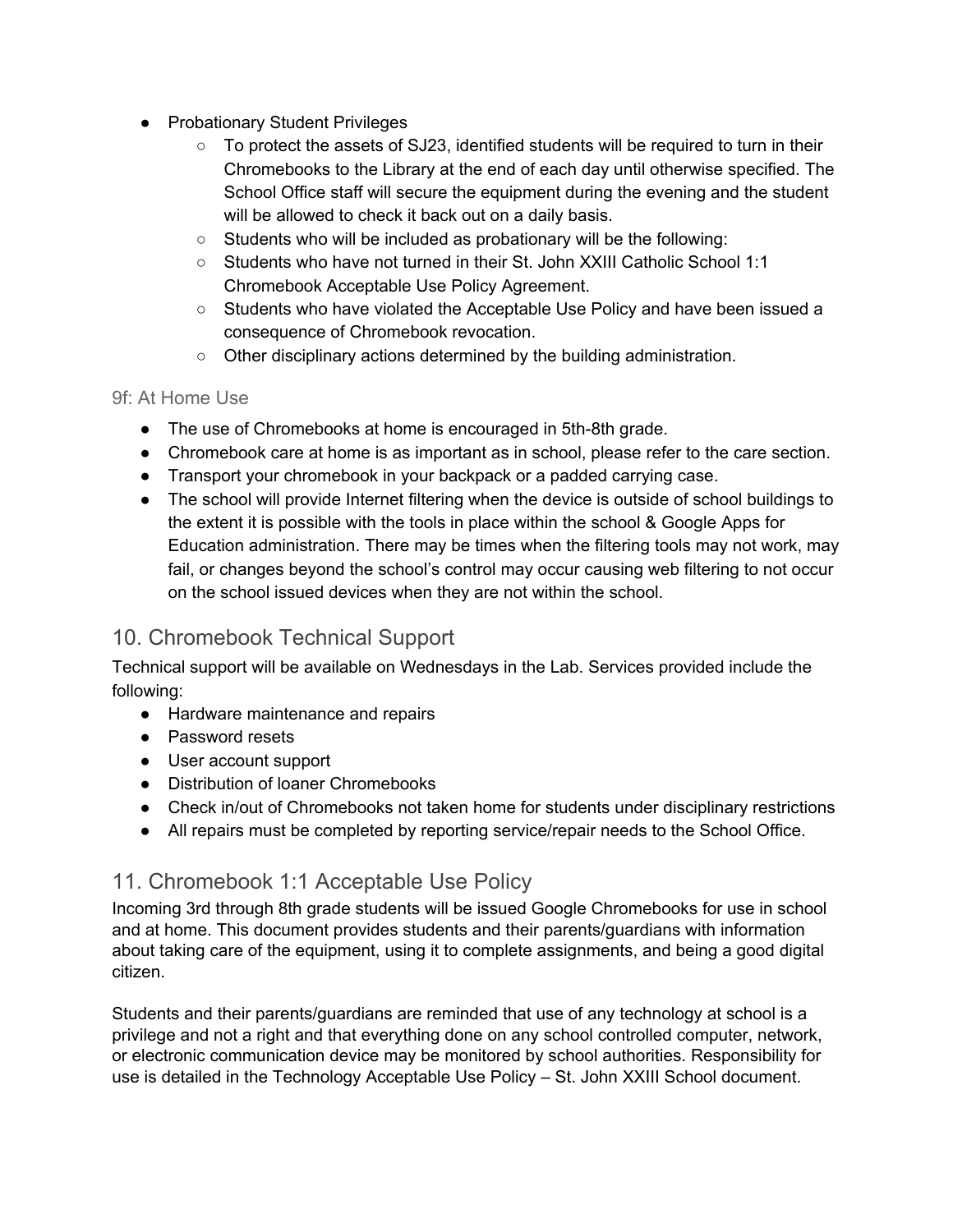#### **OWNERSHIP OF THE CHROMEBOOK**

St. John XXIII retains sole right of possession of any Chromebook that follows the lease option. The Chromebooks are leased to the students for educational purposes only for the academic year. All leased Chromebooks will be collected at the end of the academic year, stored over the summer, and redistributed after school begins in the fall and the lease payment is received. \*St. John XXIII administrative staff and faculty retain the right to collect and/or inspect Chromebooks at any time, including via electronic remote access and to alter, add or delete installed software or hardware.

\*Units that are purchased outright and not through the lease purchase will also be subject to the items above. St. John XXIII School requires all Chromebooks used for education to be added to the SJ23 Google Device Management System, regardless of ownership.

#### **RESPONSIBILITY OF THE CHROMEBOOK**

Students are solely responsible for the Chromebooks issued to them and must adhere to the following:

- Students must comply with the Technology Acceptable Use Policy St. John XXIII School document.
- Students must bring their Chromebook to school every day and make sure it is fully charged. Students who lease a Chromebook should leave their Chromebooks at school and make sure they are plugged in when they leave for the day to make sure they are fully charged.
- Students must treat their device with care and never leave it in an unsecured location.
- Students must keep their device in a protective case when traveling.
- Students must promptly report any problems with their Chromebook to the teacher.
- Students may not remove or interfere with the serial number and other identification tags.
- Students may not attempt to remove or change the physical structure of the Chromebook, including the keys, screen cover or plastic casing.
- Students may not attempt to install or run any operating system on the Chromebook other than the Chrome OS operating system supported by the school.
- Students must keep their device clean and must not touch the screen with anything (e.g., your finger, pen, pencil, etc.) other than approved computer screen cleaners.

#### **RESPONSIBILITY FOR ELECTRONIC DATA**

The students are solely responsible for any apps or extensions on their Chromebooks that are not installed by a member of the St. John XXIII staff. Students are responsible for backing up their data to protect from loss. Users of St. John XXIII Technology have no rights, ownership, or expectations of privacy to any data that is, or was, stored on the Chromebook, school network, or any school issued applications, and are given no guarantees that data will be retained or destroyed.

#### **DIGITAL CITIZENSHIP**

Students must follow the six conditions of being a good digital citizen:

1. Respect Yourself. I will show respect for myself through my actions. I will select online names that are appropriate, I will consider the information and images that I post online.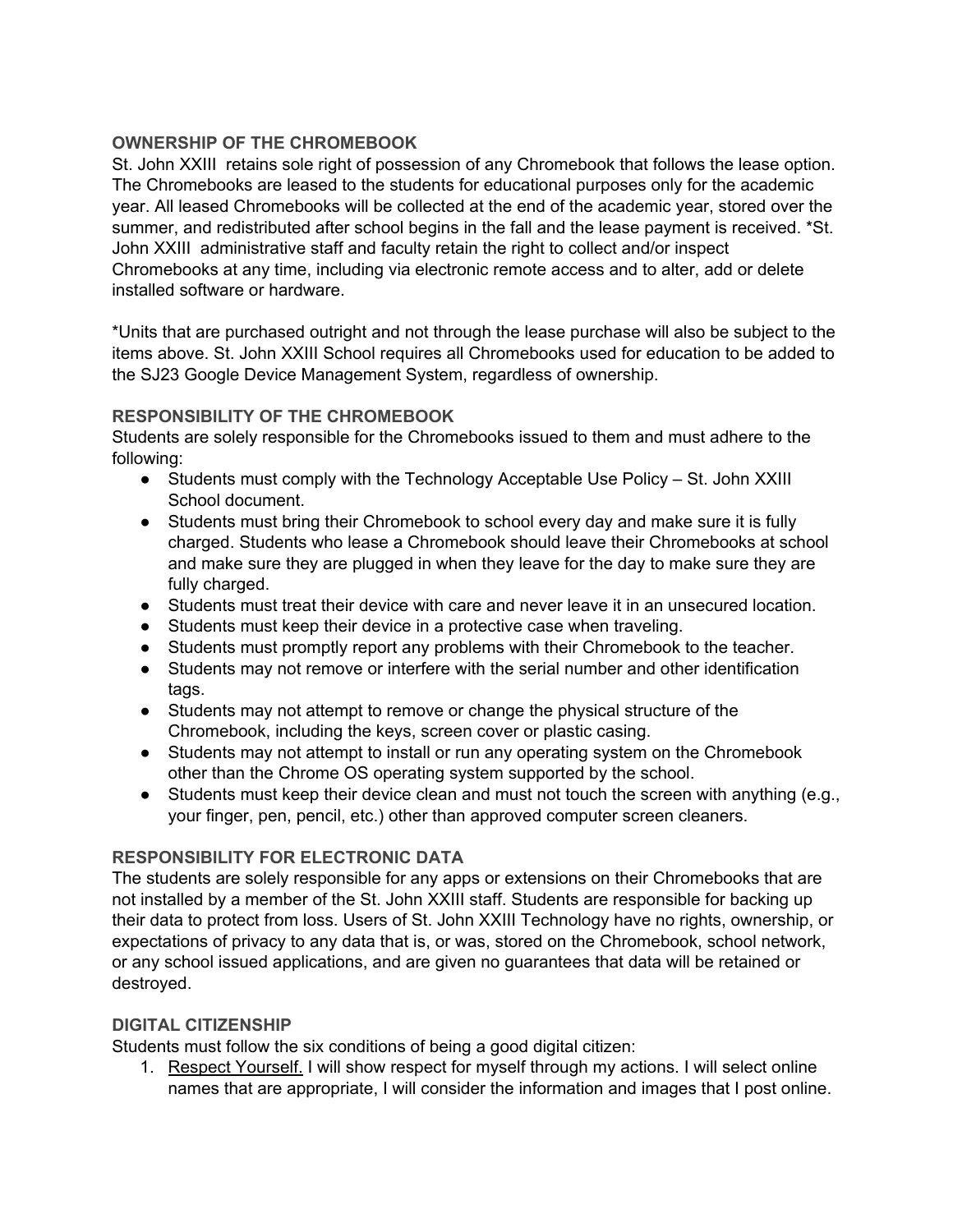I will consider what personal information about my life, experiences, experimentation or relationships I post. I will not be obscene.

- 2. Protect Yourself. I will ensure that the information, images and materials I post online will not put me at risk. I will not publish my personal details, contact details or a schedule of my activities. I will report any attacks or inappropriate behavior directed at me. I will protect passwords, accounts and resources.
- 3. Respect Others. I will show respect to others. I will not use electronic mediums to antagonize, bully, harass or stalk other people. I will show respect for other people in my choice of websites, I will not visit sites that are degrading, pornographic, racist or inappropriate. I will not abuse my rights of access and I will not enter other people's private spaces or areas.
- 4. Protect Others. I will protect others by reporting abuse, not forwarding inappropriate materials or communications; I will moderate unacceptable materials and conversations, and will not visit sites that are degrading, pornographic, racist or inappropriate.
- 5. Respect Intellectual Property. I will request permission to use resources. I will suitably cite any and all use of websites, books, media etc. I will acknowledge all primary sources. I will validate information. I will use and abide by the fair use rules.
- 6. Protect Intellectual Property. I will request to use the software and media others produce. I will use free and open source alternatives rather than pirating software. I will purchase, license and register all software. I will purchase my music and media, and refrain from distributing these in a manner that violates their licenses. I will act with integrity.

#### **COPYRIGHT AND FILE SHARING**

Students are required to follow all copyright laws around all media including text, images, programs, music, and video. Downloading, sharing, and posting online illegally obtained media is against the SJ23 Acceptable Use of Technology policy.

#### **SPARE EQUIPMENT AND LENDING**

If a student's Chromebook is inoperable, the school has a limited number of spare devices for use while the student's Chromebook is repaired or replaced. This agreement remains in effect for loaner computers. If a student does not bring his/her Chromebook to school, the student may be required to borrow a device from the school based on the direction from his/her teacher.

#### **WARRANTY AND INSURANCE**

Through the leasing program, the school will repair or replace damaged equipment due to normal usage or unavoidable accidents. If the unit is under the manufacturer's warranty it may be sent in for repair depending on the defect or issue. Repair costs associated with breakage and damages deemed as willful abuse or neglect will be the responsibility of the student. The school will make its best attempt to purchase replacement parts at the best possible price. Loss or theft of the device is also the student's responsibility and will result in the student being charged the full replacement cost to purchase a new device. Purchasing a replacement device does not relieve responsibility for paying for any remaining lease payments.